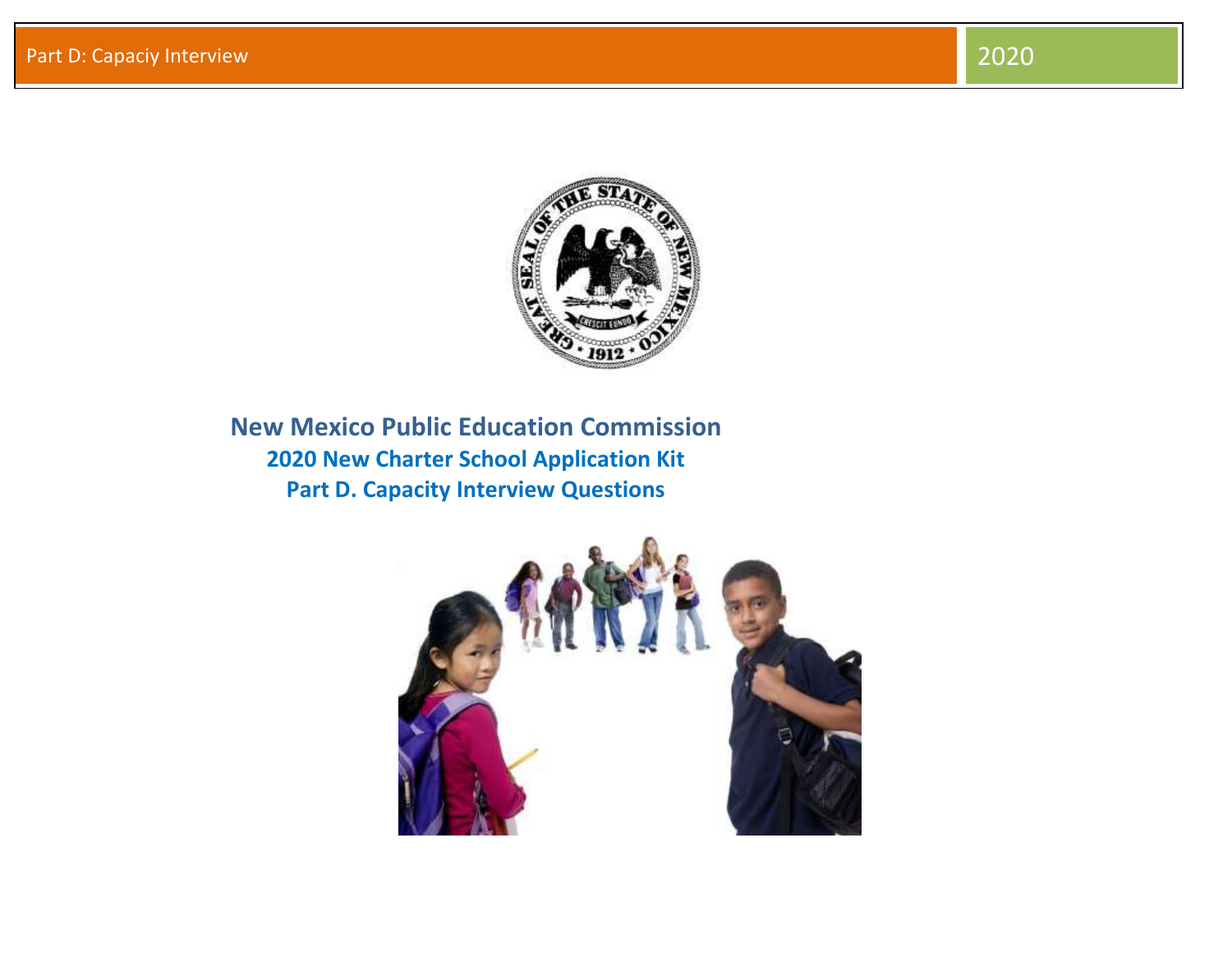**Scoring –** All responses will be scored using the following rubric:

|                            | The applicant's response completely addresses the question posed<br>$\bullet$                                                      |
|----------------------------|------------------------------------------------------------------------------------------------------------------------------------|
|                            | The applicant's response aligns with and enhances the related information presented in the written application<br>$\bullet$        |
|                            | The applicant understands the information in the written application and the work that will be necessary to                        |
| <b>Meets the Criteria</b>  | successfully implement the proposal                                                                                                |
| (M)                        | The applicant demonstrates the ability to appropriately respond to contingencies and challenges that will be faced                 |
|                            | when implementing the proposal                                                                                                     |
|                            | The applicant demonstrates a strong capacity to successfully operate a high-quality, effective school by implementing<br>$\bullet$ |
|                            | the proposal in the written application                                                                                            |
|                            | The applicant's response does not meet all of the criteria required to be evaluated "Meets the Criteria"<br>$\bullet$              |
|                            | The applicant's response addresses the question posed, but may not do so fully<br>$\bullet$                                        |
|                            | The applicant's response mostly aligns with the related information presented in the written application<br>$\bullet$              |
| <b>Approaches the</b>      | The applicant partially understands the work that will be necessary to successfully implement the proposal in the<br>$\bullet$     |
| <b>Criteria</b>            | written application                                                                                                                |
| (A)                        | The applicant demonstrates limited capacity to appropriately respond to contingencies and challenges that will be                  |
|                            | faced when implementing the proposal                                                                                               |
|                            | The applicant demonstrates some capacity to operate a functional school by implementing the proposal in the written<br>$\bullet$   |
|                            | application                                                                                                                        |
|                            | The applicant's response does not meet all of the criteria required to be evaluated "Approaches the Criteria"<br>$\bullet$         |
|                            | The applicant's response does not address the question posed<br>$\bullet$                                                          |
|                            | The applicant's response does not align with the related information presented in the written application<br>$\bullet$             |
| <b>Falls Far Below the</b> | The applicant does not understand the work that will be necessary to successfully implement the proposal in the<br>$\bullet$       |
| Criteria                   | written application                                                                                                                |
| (F)                        | The applicant demonstrates no capacity to respond to contingencies and challenges that will be faced when<br>$\bullet$             |
|                            | implementing the proposal                                                                                                          |
|                            | The applicant does not demonstrate the capacity to operate a functional school by implementing the proposal in the<br>$\bullet$    |
|                            | written application                                                                                                                |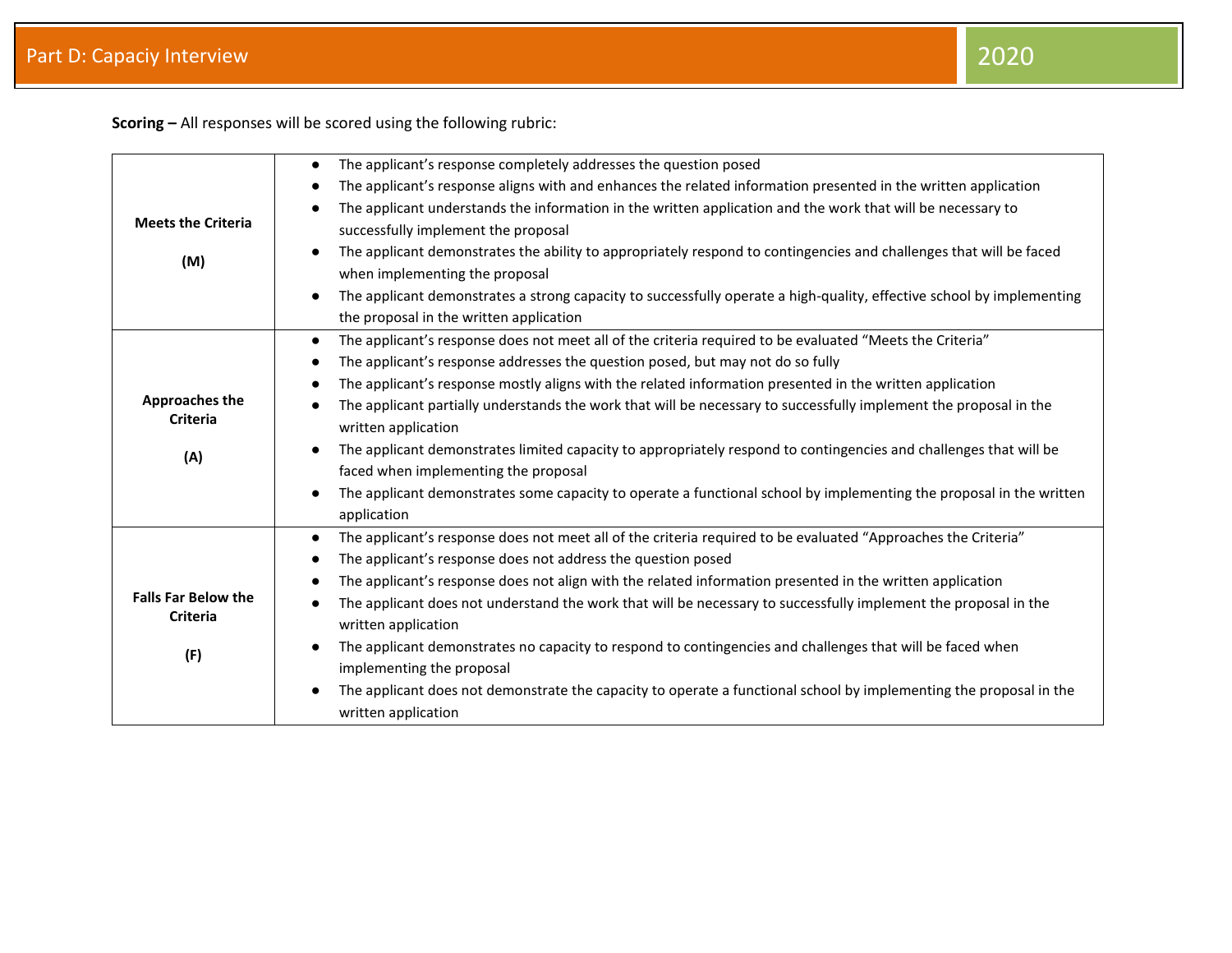Part D: Capaciy Interview 2020

|                                                    |              |             | <b>Capacity Interview Questions</b>                                                                                                                                                                                                                                                                                                                                                                                      |
|----------------------------------------------------|--------------|-------------|--------------------------------------------------------------------------------------------------------------------------------------------------------------------------------------------------------------------------------------------------------------------------------------------------------------------------------------------------------------------------------------------------------------------------|
| <b>Educational Plan: Mission</b>                   |              |             | 1. How is the mission, as described in the application, essential to the success of the<br>proposed school?                                                                                                                                                                                                                                                                                                              |
|                                                    | <b>Score</b> |             | <b>Review Team Comments:</b>                                                                                                                                                                                                                                                                                                                                                                                             |
| X                                                  | A            | 0<br>П      | AIAI/Aspire includes a focus on contribution, including: extended access to teachers via online platform, an arts-enriched<br>environment, support services by ELCTs (data/weekly reports), Edmentum curriculum that is flexible, customizable, and<br>Aspire's community artist contributors. Students select a focus area upon enrollment. Passion, skills and knowledge into<br>integrated into creative community.   |
| <b>Educational Plan: Innovation</b>                |              |             | 2. What is the most important contribution your proposed school will bring to public education in the community in which<br>you propose to operate? How will this contribution be essential to the success of the proposed school?                                                                                                                                                                                       |
|                                                    | <b>Score</b> |             | <b>Review Team Comments:</b>                                                                                                                                                                                                                                                                                                                                                                                             |
| X                                                  | A            | 0<br>$\Box$ | "The most important and innovative contribution Aspire would offer to public education in our community would be to<br>cultivate intellectual curiosity through engagement in our learning community and our arts education platform."<br>Vulnerability and sense of safety in the school setting; arts integration and inspiration.                                                                                     |
| <b>Educational Plan: Mission</b><br>Implementation |              |             | 3. How will you evaluate whether your mission and implementation of it are working?                                                                                                                                                                                                                                                                                                                                      |
|                                                    | <b>Score</b> |             | <b>Review Team Comments:</b>                                                                                                                                                                                                                                                                                                                                                                                             |
| М<br>П                                             | X            | □           | Reports from our SPED teachers, ELCTs, and CACs will be entered into a comprehensive matrix to evaluate the school's<br>overall mission success.<br>Many theories, rubrics, and frameworks are given here, more than seems manageable for a small school. Also, no specific<br>benchmarks or measures of success are given. Needed to know what they will do or how they will adjust if the mission is<br>not being met. |
| <b>Leadership &amp; Governance</b>                 |              |             | 4. What role does a governing body play in the success of a charter school? Describe your strategic process for identifying<br>and selecting members. How will this process support the success of your proposed school?                                                                                                                                                                                                 |
| <b>Score</b>                                       |              |             | <b>Review Team Comments:</b>                                                                                                                                                                                                                                                                                                                                                                                             |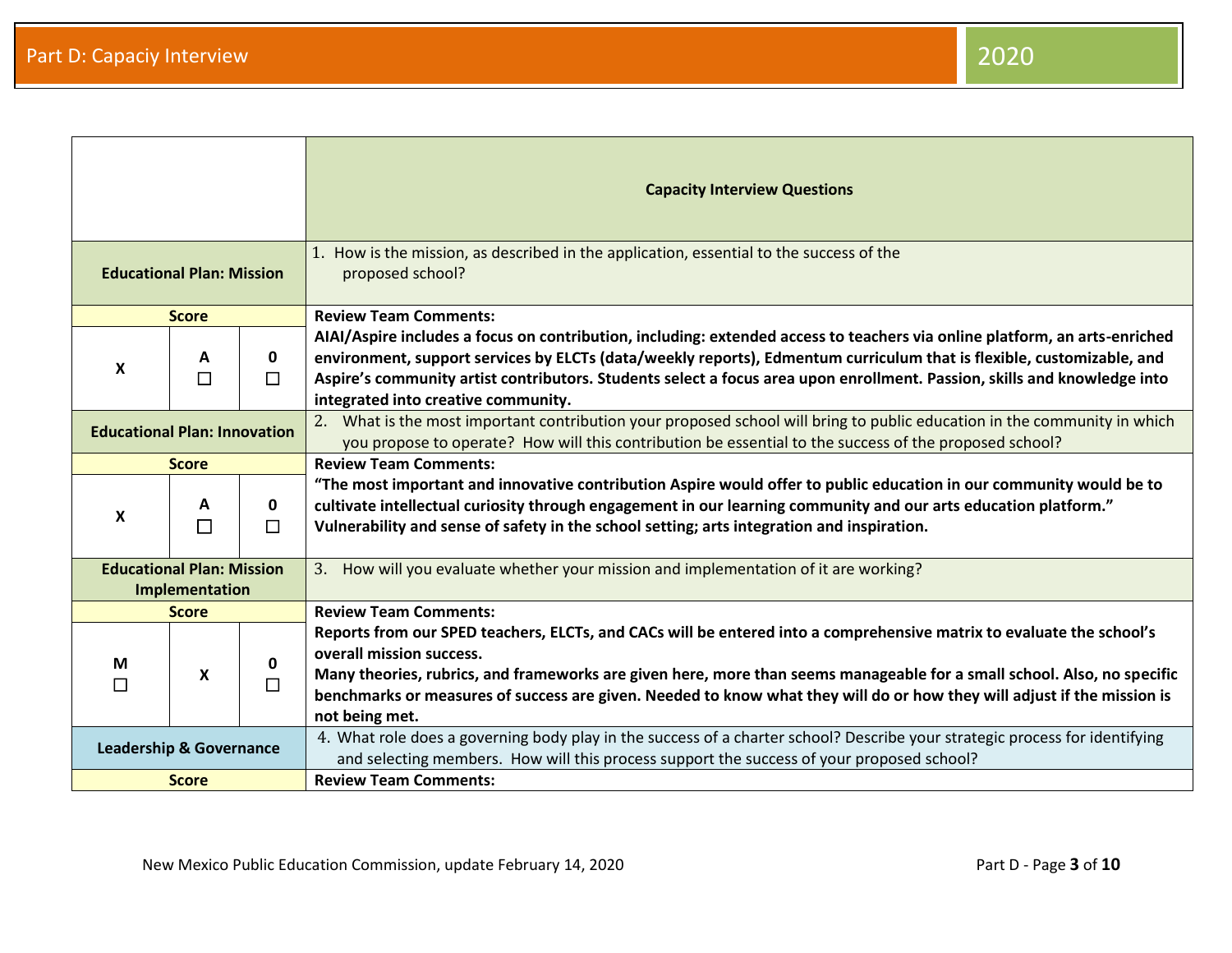| М<br>П                             | $\mathsf{x}$ | 0<br>П      | The Governing Body hires, supervises, evaluates, compensates, and if necessary, terminates the Head<br>Administrator. The Head Administrator evaluations are a significant component of a board's responsibilities.<br>Evaluations help clarify expectations and set goals for the future.<br>Have a 8 step process for Board Recruitment.<br>Didn't seeing addressing of 3rd part of this question<br>The narrative here does not quite square with the interview conducted (which was an issue on the application as<br>well). The board MUST be the entity in charge of ultimately hiring, firing and holding the Head Admin<br>accountable; this may not be under the purview of GES.                                                                                                                                 |
|------------------------------------|--------------|-------------|---------------------------------------------------------------------------------------------------------------------------------------------------------------------------------------------------------------------------------------------------------------------------------------------------------------------------------------------------------------------------------------------------------------------------------------------------------------------------------------------------------------------------------------------------------------------------------------------------------------------------------------------------------------------------------------------------------------------------------------------------------------------------------------------------------------------------|
| <b>Leadership &amp; Governance</b> |              |             | 5. What role does the school leader play in the success of a charter school? Describe your strategic process for identifying<br>and selecting her/him. How will this process support the success of your proposed school?                                                                                                                                                                                                                                                                                                                                                                                                                                                                                                                                                                                                 |
|                                    | <b>Score</b> |             | <b>Review Team Comments:</b>                                                                                                                                                                                                                                                                                                                                                                                                                                                                                                                                                                                                                                                                                                                                                                                              |
| М<br>П                             | X            | 0<br>$\Box$ | Not sure this process is going to work. However, I don't know if there's a school that has tried this. It is the school leader's<br>responsibility to direct adequate resources to where they are needed to ensure student success, without unduly<br>detracting from the resources necessary to achieve the student's success in the arts. There is delineation between the<br>Head Admin CCO role here that was lacking in the application; however, the roles seem potentially at odds and there is<br>not clarity over who is the ultimate school leader. Our conversation seemed to acknowledge that the Head Admin, as the<br>person holding the administrative license that allows for school operation is the person who will, at the end of the day,<br>bear responsibility for the school's failure or success. |
| <b>Leadership &amp; Governance</b> |              |             | 6. How does a high quality process to evaluate the effectiveness of the governing body and the school contribute to the<br>success of a charter school? Describe your strategic process for conducting these evaluations. How will these processes<br>support the success of your proposed school?                                                                                                                                                                                                                                                                                                                                                                                                                                                                                                                        |
|                                    | <b>Score</b> |             | <b>Review Team Comments:</b>                                                                                                                                                                                                                                                                                                                                                                                                                                                                                                                                                                                                                                                                                                                                                                                              |
| M<br>П                             | X            | 0<br>$\Box$ | The application team and first Governing Board will follow a model similar to nonprofit organizations where there is a<br>clear distinction between the work of the Board and that of the school administration. Evaluations would be conducted by<br>a cross-section of the school community and Board committees, as both self- and peer-evaluations. However, it is unclear<br>how these processes positively effect this school and in what ways? Again, we are lacking clear numbers, goals and<br>specificity. It makes sense that this section would be incomplete because the mission was never aligned with clear,<br>quantitative indicators of success.                                                                                                                                                        |
| <b>Leadership &amp; Governance</b> |              |             | 7. Please explain the delineated roles and responsibilities of, and the relationships between, the founders, the governing<br>body, and the proposed school's administration during the transitional period between the planning/implementation<br>year and the first year of operations. Describe how those relationships evolve to ensure the success of the charter school.                                                                                                                                                                                                                                                                                                                                                                                                                                            |
| <b>Score</b>                       |              |             | <b>Review Team Comments:</b>                                                                                                                                                                                                                                                                                                                                                                                                                                                                                                                                                                                                                                                                                                                                                                                              |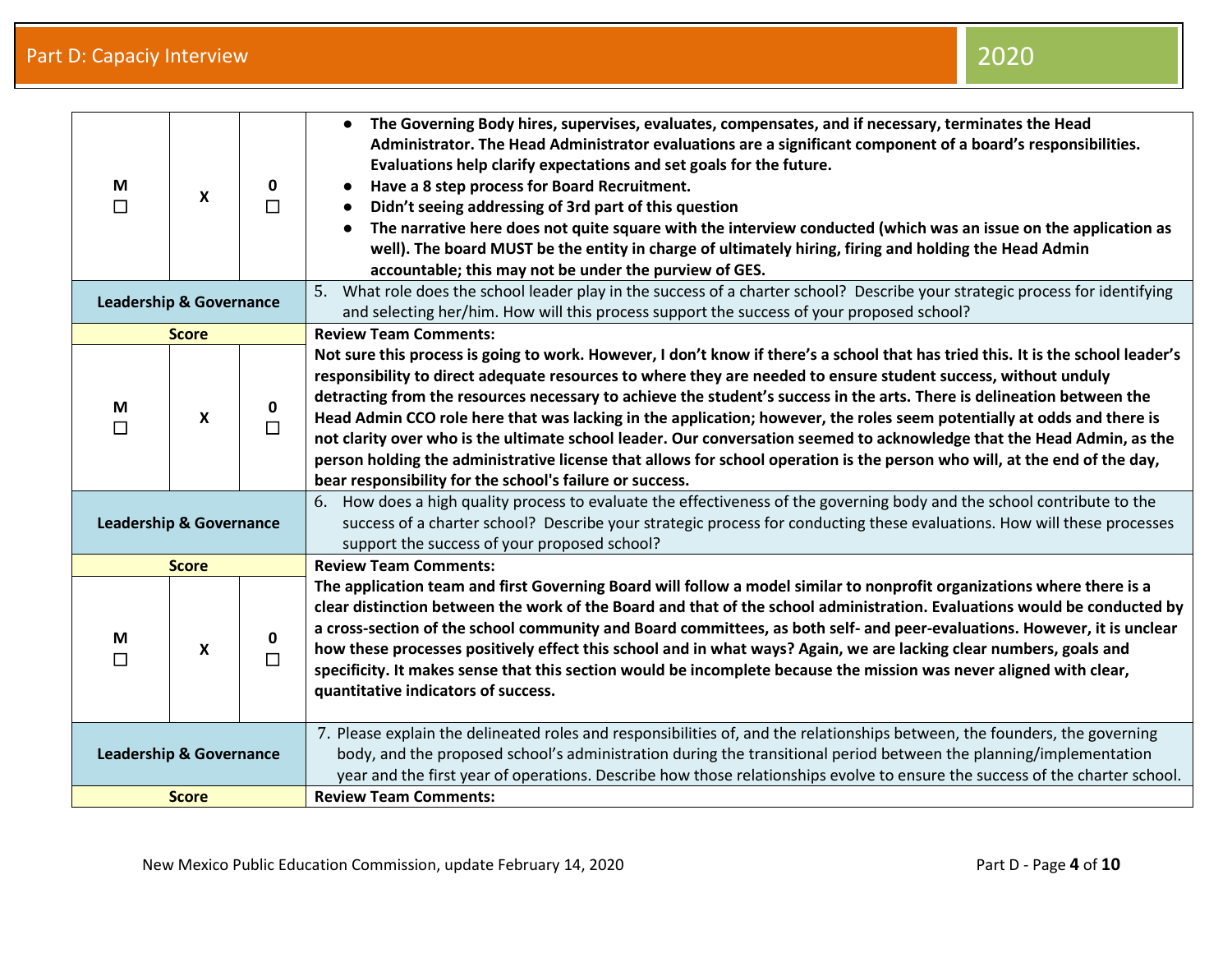| M<br>$\Box$                        | $\boldsymbol{\mathsf{X}}$ | 0<br>П      | The team is aware of and identifies conflicts of interests and seems to have a plan for reallocation of roles, which is<br>helpful. Some members of the applicant team will be part of the initial board. Others will not due to conflicts of interest<br>or time commitments, but will continue to be involved as part of an advisory committee or in other non-governing roles.<br>The response leans HEAVILY on the shoulders of the online curriculum provider/EMO, which is problematic.                                                                                                                                                                                                                                                                                                         |
|------------------------------------|---------------------------|-------------|-------------------------------------------------------------------------------------------------------------------------------------------------------------------------------------------------------------------------------------------------------------------------------------------------------------------------------------------------------------------------------------------------------------------------------------------------------------------------------------------------------------------------------------------------------------------------------------------------------------------------------------------------------------------------------------------------------------------------------------------------------------------------------------------------------|
| <b>Leadership &amp; Governance</b> |                           |             | Explain the importance of by-laws and policies to the success of a charter school. Describe the strategic processes the<br>8.<br>proposed school will use to establishing and implementing them and how these will contribute to the success of the<br>proposed school.                                                                                                                                                                                                                                                                                                                                                                                                                                                                                                                               |
|                                    | <b>Score</b>              |             | <b>Review Team Comments:</b>                                                                                                                                                                                                                                                                                                                                                                                                                                                                                                                                                                                                                                                                                                                                                                          |
| M<br>П                             | X                         | 0<br>$\Box$ | The team presents the bylaws and explains their importance in 11 steps. "The Bylaws of a charter school are the legally<br>binding rules that the organization is governed by. They create the structure of and guide the governing body in the<br>conduct of running the charter school. In essence, Bylaws are the operating manual for the governing board Having<br>bylaws in place will give guidance, help eliminate confusion, and encourage consistency while being able to hold the<br>governing board accountable as a group and as individuals in order to ensure success to the charter school."<br>Also, don't the bylaws need to be renewed every year? The best practice is yearly, but this is not a requirement.<br>How these will contribute to the success of the proposed school? |
| <b>Leadership &amp; Governance</b> |                           |             | 9. How will the proposed school ensure that policies and procedures are not only compliant, but also well implemented,<br>current, and effective? How will the proposed school determine when they are in need of change and how will it react?                                                                                                                                                                                                                                                                                                                                                                                                                                                                                                                                                       |
|                                    | <b>Score</b>              |             | <b>Review Team Comments:</b>                                                                                                                                                                                                                                                                                                                                                                                                                                                                                                                                                                                                                                                                                                                                                                          |
| M<br>П                             | X                         | 0<br>$\Box$ | Board will utilize both quantitative and qualitative data to focus on specific Board concerns in order to resolve<br>$\bullet$<br>immediate crises and strengthen the educational outcomes of students.<br>They don't address the final part of the question.<br>While multiple strategies are outlined for gathering feedback and data, there is no indication of measures of<br>success or detriment that indicate to the board that change was needed.                                                                                                                                                                                                                                                                                                                                             |
| <b>Facility</b>                    |                           |             | 10. Describe your plan for acquiring a facility and ensuring that the facility meets educational occupancy standards required<br>by applicable New Mexico construction codes and the weighted New Mexico Condition Index. Whose responsibility will<br>it be to carry out this major piece of opening a charter school? Please include details about locating, securing, and<br>funding the facility.                                                                                                                                                                                                                                                                                                                                                                                                 |
|                                    | <b>Score</b>              |             | <b>Review Team Comments:</b>                                                                                                                                                                                                                                                                                                                                                                                                                                                                                                                                                                                                                                                                                                                                                                          |
| M<br>П                             | X                         | F<br>П      | "AIAI Applicant Team decided 4311 Sara Road SE in Rio Rancho was the right and appropriate choice. It is a building,<br>which will allow the school to grow, since it is over 27,000 sq. ft. AIAI will only need to occupy the second level for the first                                                                                                                                                                                                                                                                                                                                                                                                                                                                                                                                             |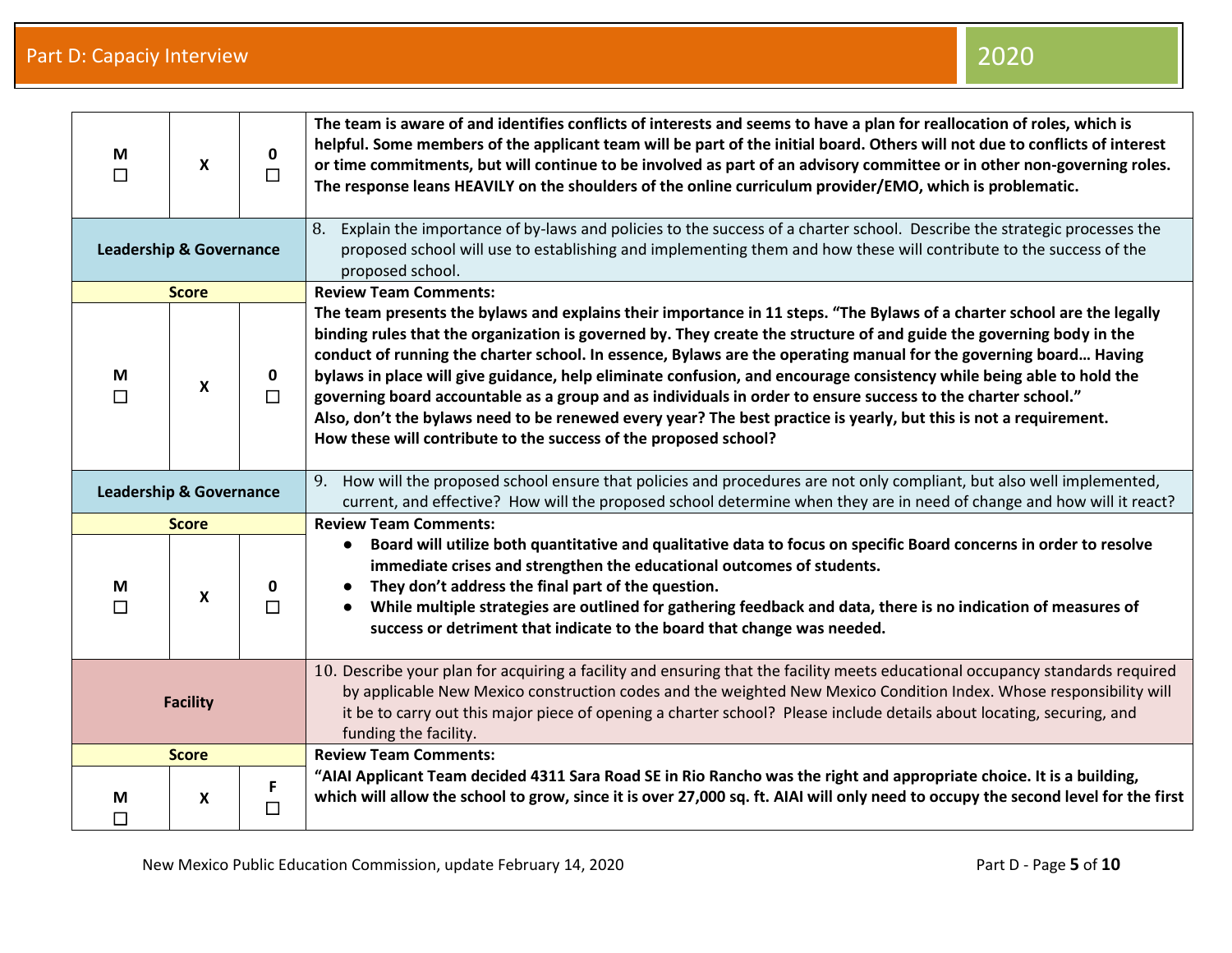|                |                 |             | few years before they would need to expand into the first level. The building was formerly occupied by ASK Academy and<br>is therefore already zoned for education."<br>Although the school has found a viable e-occupancy zoned property, two members of the applicant team are affiliated<br>with Garner Arts LLC which owns the property in question. One is the proposed CCO; the other is a member of the<br>applicant team whose future role was not discussed. These relationships raise conflict of interest issues.<br>11. If you cannot find a building that meets the need of the plan described in the PSFA (Public School Facilities Authority)                                                                                                                                                                                                           |
|----------------|-----------------|-------------|------------------------------------------------------------------------------------------------------------------------------------------------------------------------------------------------------------------------------------------------------------------------------------------------------------------------------------------------------------------------------------------------------------------------------------------------------------------------------------------------------------------------------------------------------------------------------------------------------------------------------------------------------------------------------------------------------------------------------------------------------------------------------------------------------------------------------------------------------------------------|
|                | <b>Facility</b> |             | approval, what is your next steps plan?                                                                                                                                                                                                                                                                                                                                                                                                                                                                                                                                                                                                                                                                                                                                                                                                                                |
|                | <b>Score</b>    |             | <b>Review Team Comments:</b>                                                                                                                                                                                                                                                                                                                                                                                                                                                                                                                                                                                                                                                                                                                                                                                                                                           |
| M<br>П         | X               | F<br>$\Box$ | Identified facility meets requirements, but has serious conflicts of interest - there is no back-up plan for facility given.                                                                                                                                                                                                                                                                                                                                                                                                                                                                                                                                                                                                                                                                                                                                           |
| <b>Finance</b> |                 |             | 12. How are you going to open your proposed school without federal start-up funds? Does the proposed school have a plan<br>to supplement its budget in some way? Does the proposed school have a plan to acquire funding necessary to<br>accomplish planning/implementation year requirements (setting up a bank account, acquiring furniture, having software<br>systems in place to interface with PED's OBMS system, etc.)?                                                                                                                                                                                                                                                                                                                                                                                                                                         |
|                | <b>Score</b>    |             | <b>Review Team Comments:</b>                                                                                                                                                                                                                                                                                                                                                                                                                                                                                                                                                                                                                                                                                                                                                                                                                                           |
| M<br>П         | X               | F<br>$\Box$ | Applicant makes the assumption that they will receive Federal Start Up Funds; should have assumed that is<br>$\bullet$<br>denied and answered accordingly.<br>"AIAI Board Members will work with the Lease holder regarding access to the facility and the Educational<br>Management Organization for academic work until Year One 40-day funds are deposited."<br>"AIAI Board Members have discussed the need for fundraisers during Implementation Year and, if necessary,<br>these funds could be designated to cover the first 40-days of school."<br>"AIAI Board Members have identified a local bank and sources of student and cafeteria furniture."<br>"The Educational Management Organization will provide the software systems for academic and business<br>$\bullet$<br>operations and work directly with the PED to ensure those systems are compatible." |
| <b>Finance</b> |                 |             | 13. In detail describe how you will make enrollment projections to establish and submit your first budget to PED? How will<br>you ensure these enrollment projections are reasonable and align closely to your actual 40 day count?                                                                                                                                                                                                                                                                                                                                                                                                                                                                                                                                                                                                                                    |
| <b>Score</b>   |                 |             | <b>Review Team Comments:</b>                                                                                                                                                                                                                                                                                                                                                                                                                                                                                                                                                                                                                                                                                                                                                                                                                                           |
| М<br>$\Box$    | X               | F<br>$\Box$ | In this section, there is not a clear plan for adjusting programming or budget based on actual enrollment. Planning for 50-<br>70% of targeted enrollment is a good general rule of thumb. "The enrollment projections used to establish and submit the<br>budget for the first school year will be based on level of interest (letters of intent, family inquiries, etc.) in the January<br>timeframe, and actual enrollments in the March and April timeframe as the budget begins to be finalized."<br>There is a lot of enrollment mobility over the summer as well.                                                                                                                                                                                                                                                                                               |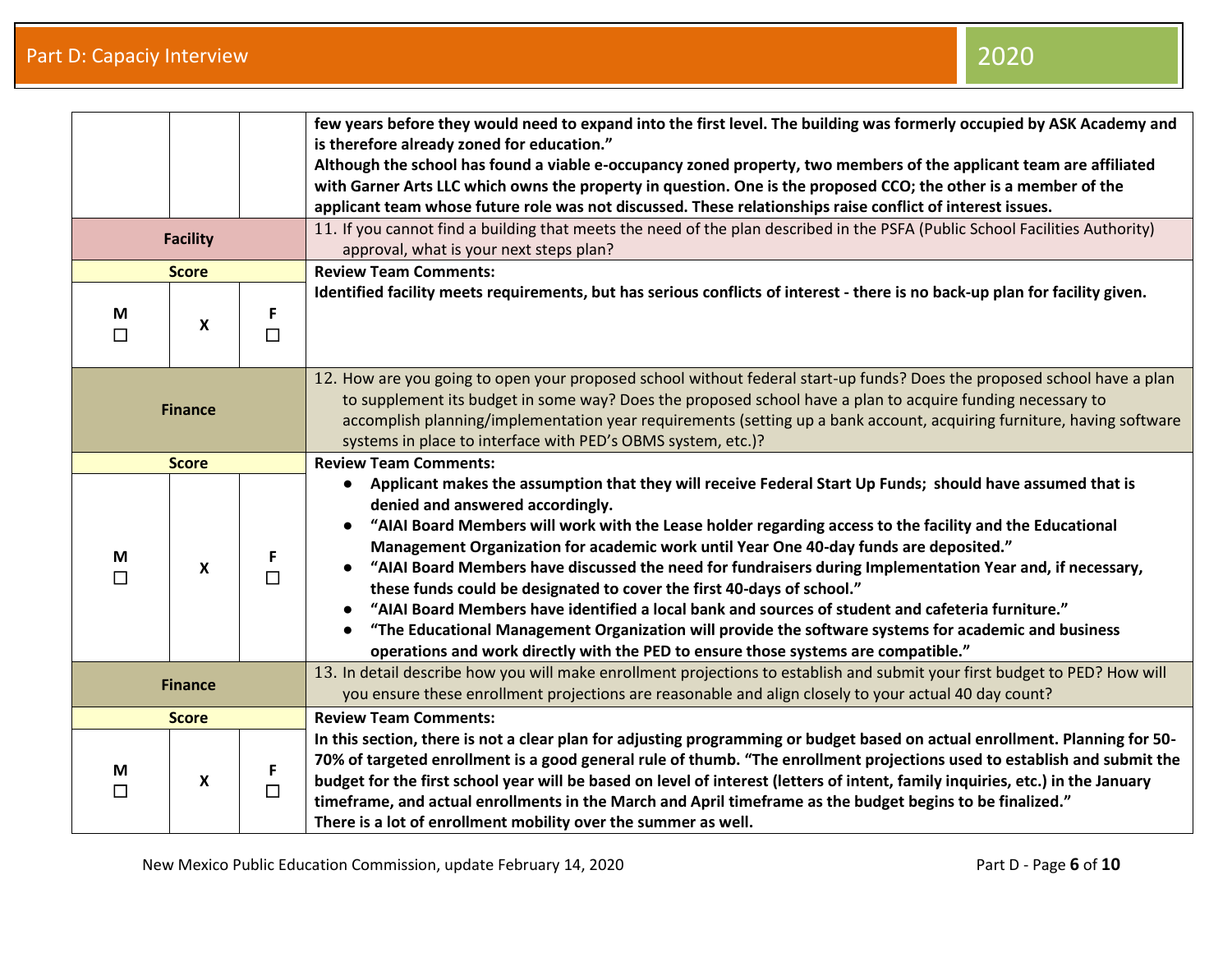|                                     |                      |        | 14. Suppose your actual enrollment on the first day is 50% below your pre-opening "enrollments" and 70% below your            |
|-------------------------------------|----------------------|--------|-------------------------------------------------------------------------------------------------------------------------------|
| <b>Finance</b>                      |                      |        | projections used to submit your budget. What are the implications for your budget/business plan and what are your             |
|                                     |                      |        | next steps? Describe in detail what actions you would take and when you would take them to address this situation.            |
|                                     | <b>Score</b>         |        | <b>Review Team Comments:</b>                                                                                                  |
|                                     |                      |        | If the number of students enrolled do not allow for the school to operate the first year with a balanced budget,<br>$\bullet$ |
| M                                   |                      | F      | then the AIAI Board will have to postpone the opening of AIAI until School Year 2022-2023.                                    |
| П                                   | X                    | $\Box$ | Did not specifically address the question of "your actual enrollment on the first day is 50% below your pre-                  |
|                                     |                      |        | opening "enrollments" and 70% below your projections used to submit your budget"                                              |
|                                     |                      |        | What happens to enrolled students who gave us their spot elsewhere?                                                           |
|                                     | <b>Planning Year</b> |        | 15. Describe the organizational steps the proposed school will take during the planning year to be ready for opening?         |
|                                     | <b>Score</b>         |        | <b>Review Team Comments:</b>                                                                                                  |
|                                     |                      |        | The plan as stated is not comprehensive, including recruitment and hiring of ELCTs and community art contributors, as         |
| M                                   | X                    | F.     | well as schedule design, student onboarding plan, and new family training. There are some serious gaps here before they       |
| П                                   |                      | П      | are ready to open the doors                                                                                                   |
|                                     |                      |        |                                                                                                                               |
| <b>Review Team's Individualized</b> |                      |        | 16. ACADEMIC - What specific and measurable student outcomes will be used to measure mission success?                         |
|                                     | <b>Questions</b>     |        |                                                                                                                               |
|                                     | <b>Score</b>         |        | <b>Review Team Comments:</b>                                                                                                  |
|                                     |                      |        | Core academics on online platforms - gives visual representation of progress/mastery. Art electives will use rubrics and      |
| M                                   | X                    | F.     | performance criteria; will be meeting standards. Measure of success is primarily whether students are able to incorporate     |
|                                     |                      |        |                                                                                                                               |
|                                     |                      | $\Box$ | arts into their career plans. Followup: Contribution measured through staff perspective (ex: PD and peer learning).           |
|                                     |                      |        |                                                                                                                               |
|                                     |                      |        | 17. ACADEMIC - Can the school application team clearly articulate:                                                            |
| <b>Review Team's Individualized</b> |                      |        | 1) Why the Edmentum curriculum and GES school model should be considered rigorous or highly effective?                        |
|                                     | <b>Questions</b>     |        | 2) How the online and face-to-face components merge to make a fully "blended" student experience?                             |
|                                     |                      |        |                                                                                                                               |
|                                     | <b>Score</b>         |        | <b>Review Team Comments:</b>                                                                                                  |
|                                     |                      |        | 1. GES has used Edmentum for 3-4 years; consistently reviews the market. Good relationship with Edmentum team.                |
|                                     |                      |        | No actual numbers given for how or where Edmentum has been highly effective.                                                  |
| M                                   |                      | F.     | 2. ELCT (not actually licensed teachers) are the bridge between the online and onsite worlds of the blended learning          |
| П                                   | X                    | $\Box$ | model proposed here. For a student perspective, 7 hour day with 3 hours of art classes and 4 hours of working                 |
|                                     |                      |        | online under guidance of ELCT.                                                                                                |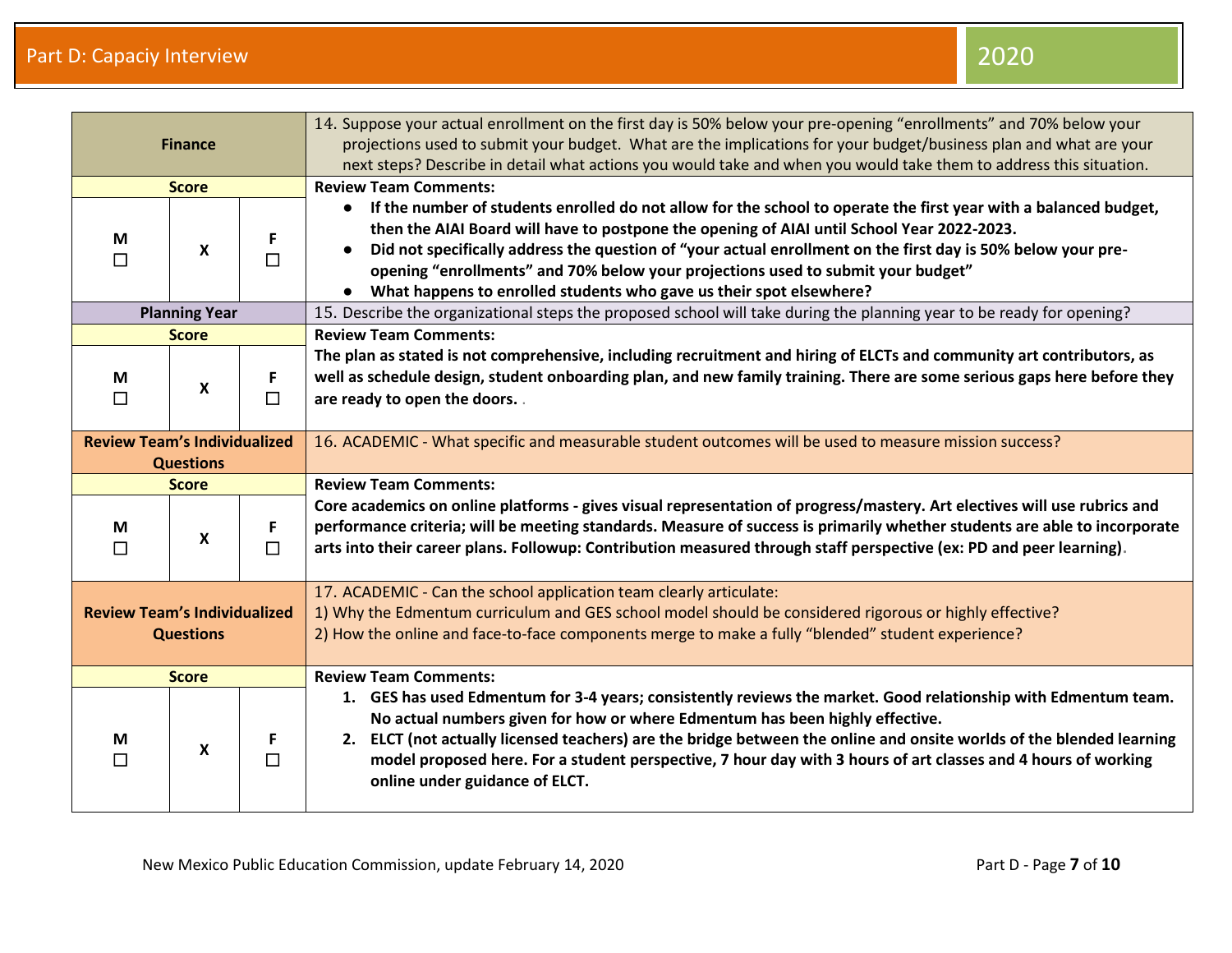| <b>Review Team's Individualized</b><br><b>Questions</b> |                  |              | 18. ACADEMIC - It seems reasonable that there would be minimum credits or pathways developed for each of the art focus<br>areas as a graduation requirement of an arts-integrated high school. Is there a plan in place to develop these pathways<br>of study?                                                                                                                                                                                                                                                                       |
|---------------------------------------------------------|------------------|--------------|--------------------------------------------------------------------------------------------------------------------------------------------------------------------------------------------------------------------------------------------------------------------------------------------------------------------------------------------------------------------------------------------------------------------------------------------------------------------------------------------------------------------------------------|
| <b>Score</b>                                            |                  |              | <b>Review Team Comments:</b>                                                                                                                                                                                                                                                                                                                                                                                                                                                                                                         |
| X                                                       | A<br>П           | F.<br>$\Box$ | Yes, there will be pathways developed but these are not tied explicitly to graduation as yet. There is not a clear art<br>"requirement." At some point, internships and connection with NM Workforce Solutions is planned. More of a "survey"<br>approach.                                                                                                                                                                                                                                                                           |
| <b>Review Team's Individualized</b>                     | <b>Questions</b> |              | 19. ACADEMIC - How does the proposed daily schedule and calendar work from a student perspective? From a teacher one?<br>How is this optimal for your proposed model?                                                                                                                                                                                                                                                                                                                                                                |
|                                                         | <b>Score</b>     |              | <b>Review Team Comments:</b>                                                                                                                                                                                                                                                                                                                                                                                                                                                                                                         |
| $\boldsymbol{\mathsf{x}}$                               | A<br>$\Box$      | F.<br>$\Box$ | We have a better understanding of this after question #17. Allows students to engage both mind and body during a school<br>day; draws on past experience and alignment of the annual calendar to other districts supports families with students in<br>different schools.                                                                                                                                                                                                                                                            |
| <b>Review Team's Individualized</b>                     | <b>Questions</b> |              | 20. ACADEMIC - How will the school work with truant students? And how will attendance/progress/engagement be<br>tracked?                                                                                                                                                                                                                                                                                                                                                                                                             |
|                                                         | <b>Score</b>     |              | <b>Review Team Comments:</b>                                                                                                                                                                                                                                                                                                                                                                                                                                                                                                         |
| X                                                       | A<br>$\Box$      | F<br>$\Box$  | Schools will monitor attendance (physical) and academic progress. The ECLT is the primary person tracking this. There is a<br>weekly report generated for ELCTs. Tier I is a meeting, Tier II is a family/team meeting, etc. No specific numbers given.                                                                                                                                                                                                                                                                              |
| <b>Review Team's Individualized</b><br><b>Questions</b> |                  |              | 21. ACADEMIC - Who will be monitoring student progress and performance and what criterion will the school be using? Are<br>students monitored on a weekly basis? What teacher is tasked with intervention when a student falls behind or does not<br>demonstrate mastery?                                                                                                                                                                                                                                                            |
|                                                         | <b>Score</b>     |              | <b>Review Team Comments:</b>                                                                                                                                                                                                                                                                                                                                                                                                                                                                                                         |
| М<br>П                                                  | X                | F<br>$\Box$  | ELCTs are monitoring the student progress and performance. Criterion are still not specified. Monitoring occurs weekly<br>and follow-up is on the ELCT, who works with both the online teacher and the art instructors.<br><b>Questions:</b><br>How many NM certified teachers will be on staff?<br>Will all online teachers be NM certified?<br>Is it accurate that none of the on-campus staff need to be certified?<br>$\overline{\phantom{a}}$<br>Will Edmentum develop NM specific curriculum (NM History, STEM Ready Science?) |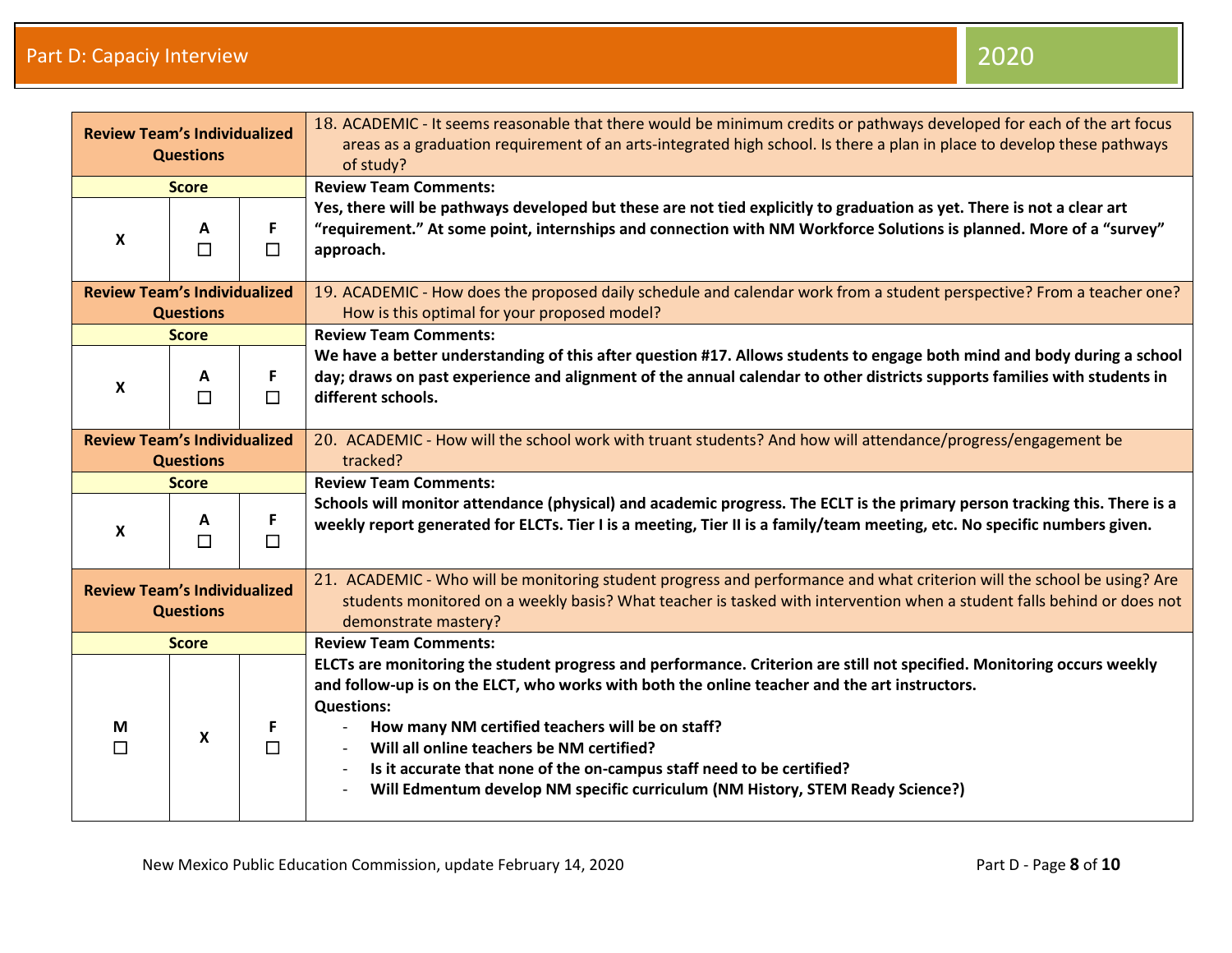| <b>Review Team's Individualized</b><br><b>Questions</b> |                  |             | 22. ORGANIZATIONAL - How will the board be supported in areas of need for continuous improvement?                                                                                                                                                                                                                                                                                                                                                                                                                                                                                                |
|---------------------------------------------------------|------------------|-------------|--------------------------------------------------------------------------------------------------------------------------------------------------------------------------------------------------------------------------------------------------------------------------------------------------------------------------------------------------------------------------------------------------------------------------------------------------------------------------------------------------------------------------------------------------------------------------------------------------|
| <b>Score</b>                                            |                  |             | Review Team Comments: There is a Board Development and Recruitment Committee that will always be in place.                                                                                                                                                                                                                                                                                                                                                                                                                                                                                       |
| X                                                       | A<br>$\Box$      | F<br>□      | Recruitment group will be year-round and will be supporting the board with continuous professional development in<br>addition to state mandated trainings.                                                                                                                                                                                                                                                                                                                                                                                                                                       |
| <b>Review Team's Individualized</b><br><b>Questions</b> |                  |             | 23. ORGANIZATIONAL – The application indicated that "The school Head Administrator and Chief Creative Officer will<br>be selected and evaluated jointly by the governing Board and GES. It is still undetermined and will be<br>negotiated as part of the contract negotiations, whether those two positions will be hired by the school or<br>GES, but it makes little difference in terms of their authority and responsibilities." Has any decision been made<br>regarding this? Have the Head Administrator and CCO already been chosen by the founding board?                               |
|                                                         | <b>Score</b>     |             | <b>Review Team Comments:</b>                                                                                                                                                                                                                                                                                                                                                                                                                                                                                                                                                                     |
| M<br>$\Box$                                             | X                | F<br>$\Box$ | So far, not discussed. Definitely no Head Administrator; Stephen will apply to be the CCO. Feels it is important for the<br>EMO and Governing Board to both agree on both of these roles due to the high degree of communication and<br>collaboration envisioned to be needed between these two roles. Head Admin, in general, will be responsible for reporting<br>to the state and will have the administrative license.<br>In general, the organizational chart needs to be revised to indicate that the Board will hire the Head Admin and that the<br>Head Admin will in turn hire the CCO. |
| <b>Review Team's Individualized</b>                     |                  |             | 24. ORGANIZATIONAL - How would the school address grievances and how would it be measured?                                                                                                                                                                                                                                                                                                                                                                                                                                                                                                       |
|                                                         | <b>Questions</b> |             |                                                                                                                                                                                                                                                                                                                                                                                                                                                                                                                                                                                                  |
|                                                         | <b>Score</b>     |             | <b>Review Team Comments:</b>                                                                                                                                                                                                                                                                                                                                                                                                                                                                                                                                                                     |
| M<br>П                                                  | X                | F<br>П      | Still not specific as to timelines, although the process is spelled out more clearly (see written answers). A special meeting<br>and written documentation with dates and times will support accountability and speediness of resolution. Board to be<br>accessible to the public.                                                                                                                                                                                                                                                                                                               |
| <b>Review Team's Individualized</b><br><b>Questions</b> |                  |             | 25. ORGANIZATIONAL - Who is responsible for managing applications, letter of intent, carrying out the lottery, notification<br>of families, and developing waitlists?                                                                                                                                                                                                                                                                                                                                                                                                                            |
| <b>Score</b>                                            |                  |             | <b>Review Team Comments:</b>                                                                                                                                                                                                                                                                                                                                                                                                                                                                                                                                                                     |
| X                                                       | A<br>$\Box$      | F<br>П      | This is the head administrator, working with the EMO for guidance and support, using GES system.<br>Recommendation that the Administrative Assistant/Front Office supports this step.                                                                                                                                                                                                                                                                                                                                                                                                            |